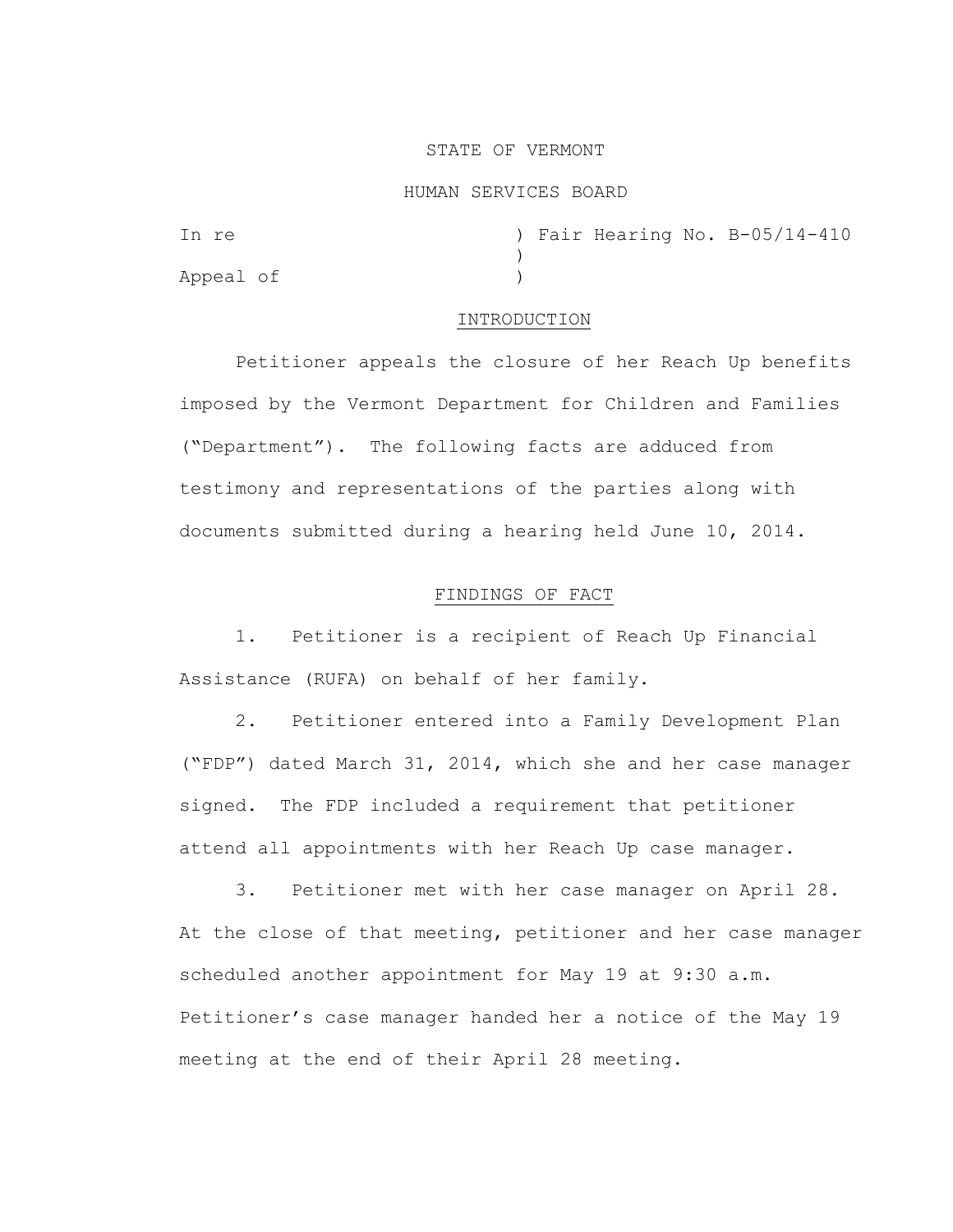4. Petitioner did not appear at 9:30 a.m. on May 19 for her meeting. After approximately 20 minutes, her case manager called her about the meeting. At the time they spoke, petitioner had dropped her son off at daycare and was on her way to the district office for the meeting. Petitioner was under the impression that the meeting had been scheduled for 10:30 a.m.

5. Although it was possible to start the meeting late, petitioner's case manager cancelled the meeting because she had another meeting immediately following the one with petitioner. In general, petitioner's case manager will cancel meetings if a client is more than 15 minutes late because it can compromise the timeliness and effectiveness of subsequent meetings. This is consistent with the practice in the district office to which petitioner's case is assigned.

6. Because petitioner missed the May 19 meeting, the Department notified her that her benefits would close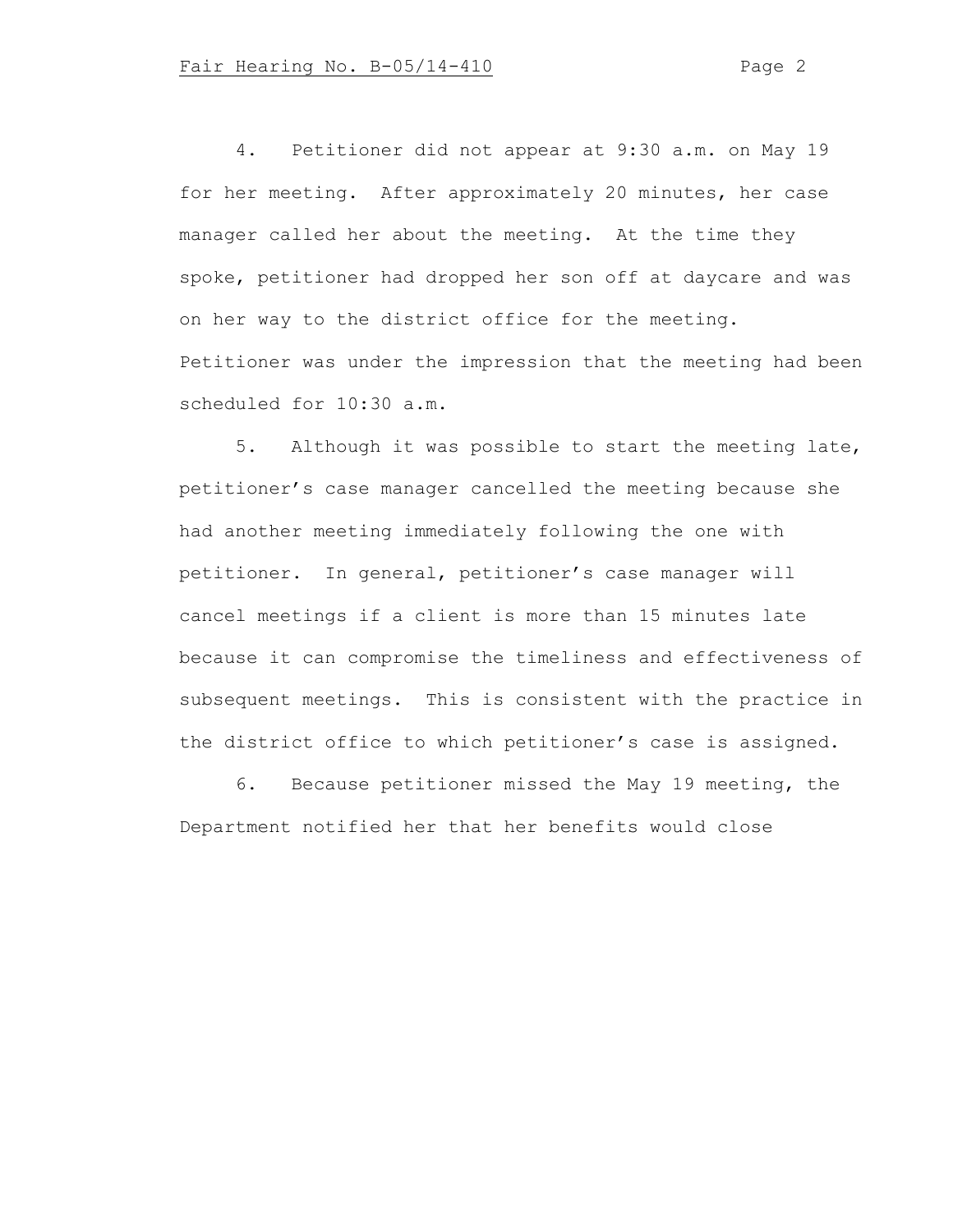effective May 31, finding that petitioner had failed to establish good cause for missing her meeting.<sup>1</sup>

7. There is no dispute that the May 19 meeting was scheduled for 9:30 a.m. and that petitioner received written notice of the meeting.

8. There is no dispute that petitioner has received 60 or more cumulative months of Reach Up assistance.

9. Petitioner acknowledges that she never looked at the notice to see that the meeting had been scheduled for 9:30 a.m., but rather had assumed it was scheduled for 10:30 a.m. Petitioner asserts she requested that her meetings be scheduled after 9:30 a.m. because she had to drop her son off at daycare at 9:30 a.m. two days per week.<sup>2</sup>

10. Petitioner timely appealed the closure of her benefits.

#### ORDER

The Department's decision should be affirmed.

<sup>&</sup>lt;sup>1</sup> Effective May 1, 2014, new Reach Up rules went into effect which mandate closure of benefits for program non-compliance, absent good cause, if a household has received 60 or more cumulative months of assistance. *See* Reach Up Rules § 2238.1.

<sup>&</sup>lt;sup>2</sup> By the time of the hearing, petitioner's schedule had changed and she now is able to drop her son off as early as 8:30 a.m.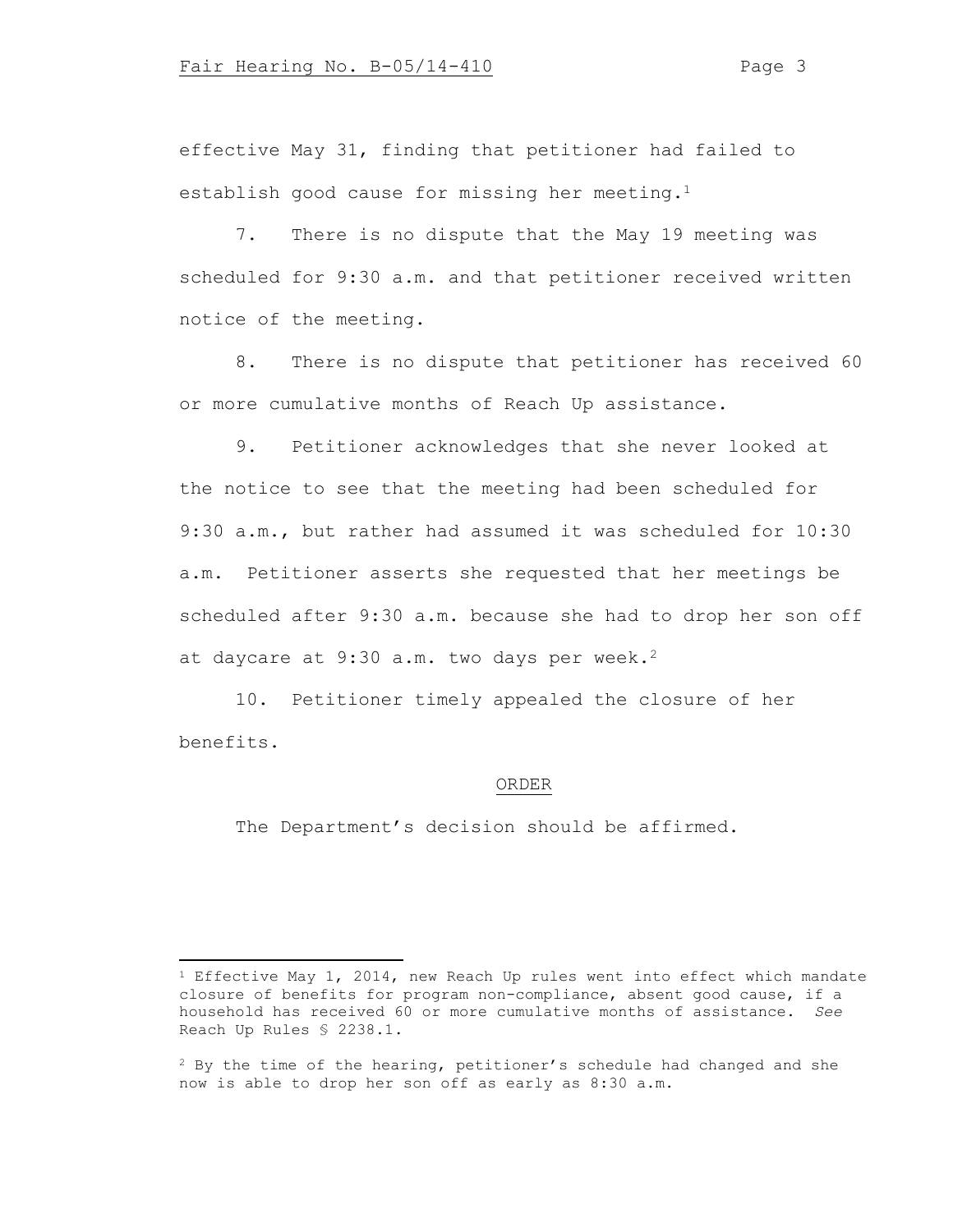### REASONS

The general purpose of the Reach Up program is to encourage economic self-sufficiency, support nurturing family environments, and ensure that children's basic needs are met. Reach Up Rules § 2200. Reach Up regulations now mandate that the Department close benefits when a household that has received 60 or more cumulative months of assistance is noncompliant with program requirements. *See* Reach Up Rules § 2238.1 ("For families who have received 60 or more countable, cumulative months of assistance, noncompliance with Reach Up services component requirements, without good cause, or not fulfilling the work requirement, regardless of good cause, will result in termination of the family's Reach Up grant.").<sup>3</sup>

A type of non-compliance includes a failure or refusal to "attend and participate fully in FDP activities." Reach Up Rules § 2371. There is no dispute that petitioner missed the May 19 meeting and that she has received 60 or more cumulative months of Reach Up assistance.

The only disputed issue in this appeal is whether petitioner meets "good cause" for missing her meeting. In

<sup>&</sup>lt;sup>3</sup> A family whose Reach Grant is closed for non-compliance may be eligible again at any time following a two month break in assistance. *See* Reach Up Rules § 2238.2(A).